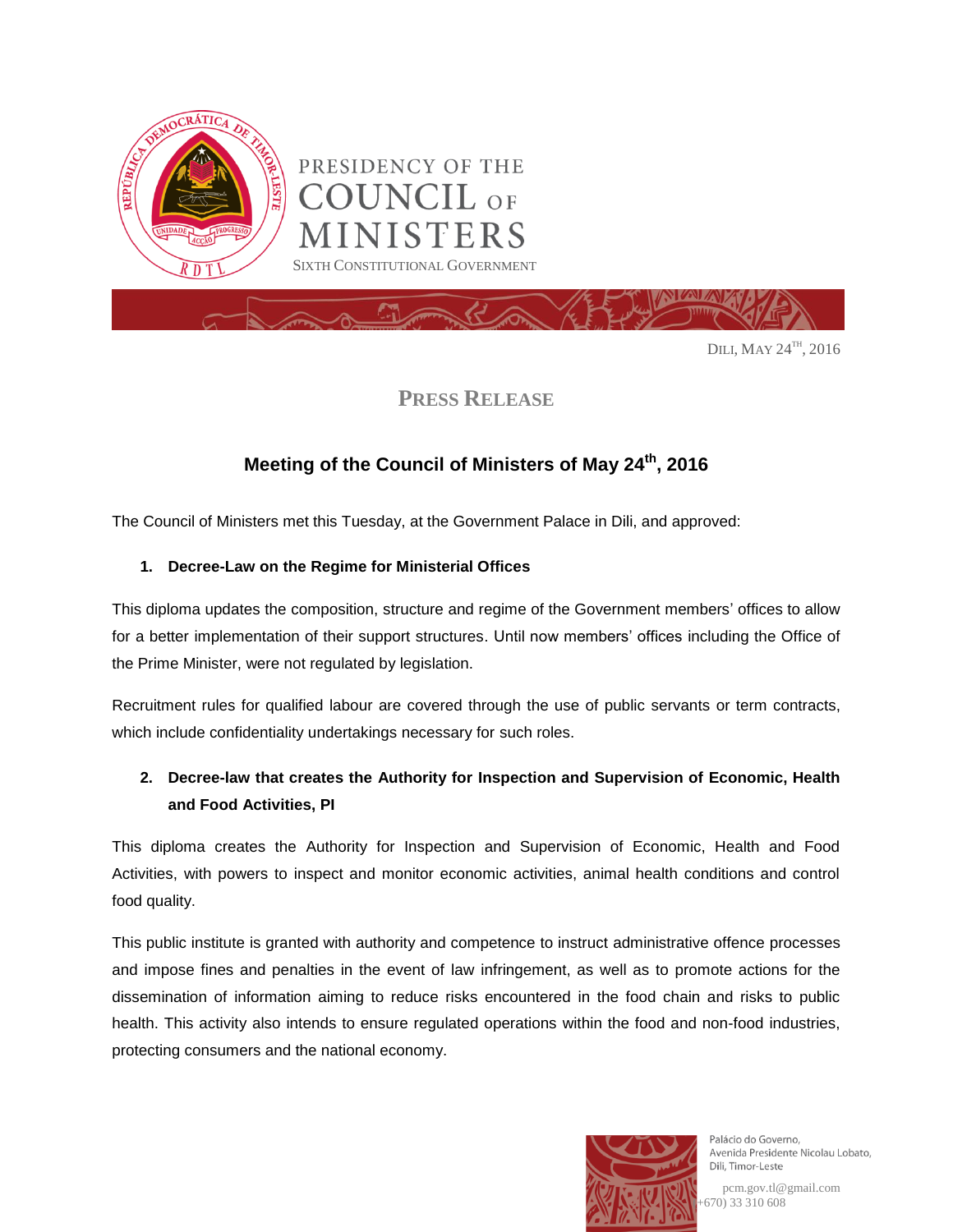This measure meets one of the Government Programme priorities, which provides for the relaunch of consumer protection policy and the improvement of the population's living conditions, as well as the regulation of economic activities.

#### **3. Decree-law on rules for access and classification of official documents**

This diploma establishes the rules concerning public access to official documents and their classification regarding confidentiality. Uniform criteria are established for the relationship between public authorities and parties who may be interested in accessing official information, aiming to protect subjects, when indiscriminate use of information may affect the interests of the State.

The Council of Ministers also reviewed:

## **1. Presentation of the fiscal ceiling for 2017**

The Ministry of Finance submitted to the Council of Ministers several scenarios of budgetary implementation for 2017, which take into account projects in execution, new projects and possible contingencies. The scenarios are intended to guide the ministries in the preparation of their annual plans and respective budgets, and, thus, assist in formulating a proposal for the fiscal ceiling of the General State Budget for 2017.

This presentation comes in the wake of the Budget Journeys ("Jornadas Orçamentais"), which took place on May 16<sup>th</sup> at the Ministry of Foreign Affairs and Cooperation. Members of the National Parliament and the Government, Directors-General, National Directors, other senior officials of the State and public enterprises and autonomous bodies took part to prepare the State Budget for 2017.

In the preparation for next year's budget several factors are being taken into account, in particular, the Strategic Development Plan (PED), the Government Programme, budget execution, inflation, fiscal sustainability and the Sustainable Development Goals of the United Nations Development Agenda 2030, adopted by the National Parliament last September.

### **2. Progress report and expenditure verification of telecommunications from Government**

This report, presented by the Ministry of Finance, addresses issues concerning the evolution of the debts of various ministerial services to Timor Telecom, following the guidelines and recommendations of the Council of Ministers for verification of these debts.

### **3. Presentation of Timor Gap, EP's annual report**



Palácio do Governo. Avenida Presidente Nicolau Lobato, Dili, Timor-Leste